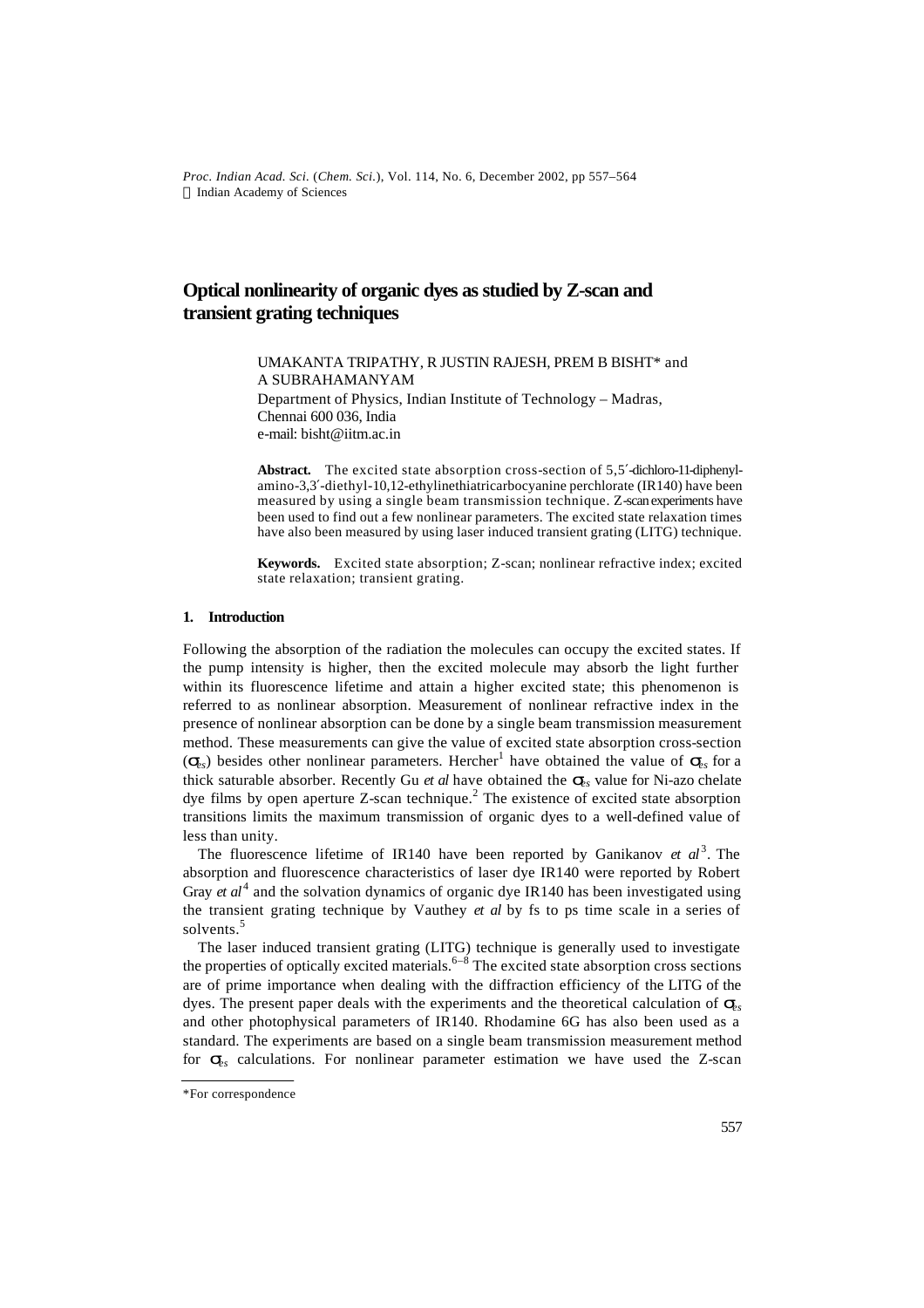technique. The decay profiles have been measured by LITG method. The excited state relaxation times have been calculated by fitting the decay curve.

#### **2. Theory**

2.1 *Effects of nonlinearity*

For a fast third order nonlinearity the index of refraction *h* is expressed in terms of nonlinear refractive indices  $h_2$  (esu) through<sup>9</sup>

$$
\mathbf{h} = n_0 + \mathbf{h}_2 / 2[|\vec{E}|^2] = n_0 + \Delta n,\tag{1}
$$

where  $n_0$  is the linear refractive index,  $E$  $\rightarrow$ is the peak electric field.

The amplitude and phase of the electric field as a function of distance (*z*) are governed by (2) and (3)

$$
\frac{d\Delta \mathbf{f}}{dz} = \Delta n(I)k,\tag{2}
$$

and

$$
\frac{\mathrm{d}I}{\mathrm{d}z} = -aI - \mathbf{S}_{es} N_{es} I,\tag{3}
$$

where dz is the differential element of depth in the sample and (3) contains both linear (a) and nonlinear  $(s_{\rm g},N_{\rm eg})$  absorption terms. Solving the equations in case of a third order nonlinearity and neglecting nonlinear absorption the instantaneous on-axis phase shift at focus is defined as  $9,10$ 

$$
\Delta f_0(t) = k \cdot \Delta n_0(t) L_{\text{eff}},\tag{4}
$$

where  $L_{\text{eff}} = (1 - \exp(-\mathbf{z}))/\mathbf{a}$  is the effective length of the sample, in which *L* is the length of the sample.  $\mathbf{D}_{n}(t)$  is the change in refractive index which is dependent on the fluence. The time averaged  $\langle \Delta f_0(t) \rangle$  is related to the time-averaged index change  $\langle \Delta n_0(t) \rangle$ through (4) for transient effect.

The average value of the third order nonlinear refractive index  $(h<sub>2</sub>)$  can also be determined by  $^{2,10}$ 

$$
\mathbf{h}_{\text{e}}(\text{esu}) = [(\sqrt{2}cn_0\mathbf{I})/(80\hat{\mathbf{p}}d_0L_{\text{eff}})]\Delta\mathbf{f}_0, \tag{5}
$$

where  $I_0$  is the peak on axis irradiance at focus,  $c$  is the velocity of light and  $\bm{I}$  is the wavelength of the laser.

The on axis phase shift at the focus  $(\Delta f_0)$  can be obtained from the numerical fitting of the closed aperture data with $11$ 

$$
T = 1 + [4x(x^{2} + 9)(x^{2} + 1)]\Delta\Phi_{0} - [2(x^{2} + 3)/(x^{2} + 9)(x^{2} + 1)]\Delta\mathbf{y}_{0},
$$
\n(6)

Here  $\Delta$ **y**<sub>0</sub> is the on-axis phase shift due to nonlinear absorption and  $x = z/z_0$ , where  $z_0$  is the Rayleigh range. The ratio of  $\Delta y_0$  and  $\Delta f_0$  is known as coupling factor (*r*). It also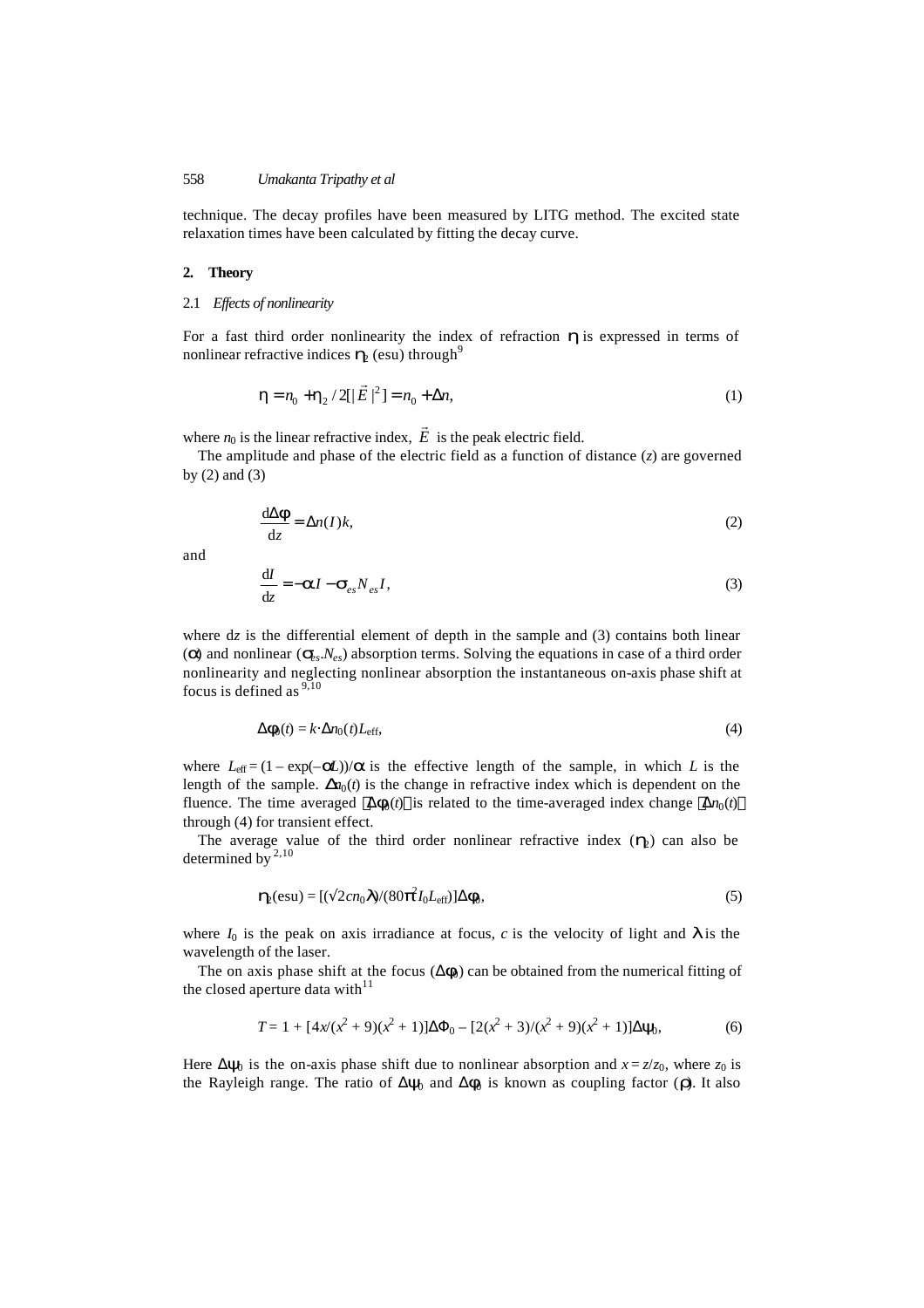relates the real and imaginary parts of third order nonlinear susceptibility.<sup>11</sup> However, in the absence of the nonlinear absorption the second term in  $(6)$  can be neglected.<sup>11</sup>

#### 2.2 *Excited state absorption cross-section*

The ground state absorption cross-section  $(s<sub>13</sub>)$  can be calculated by using Beer– Lambert's law. The σ*es* value can be determined with the help of three and four level energy systems given in figure 1a and  $b<sup>1</sup>$  by varying the input intensity of the laser beam. The steady state transmission of a thick sample is given by

$$
dI/dz = -I(\mathbf{a} + \mathbf{b}) = -I[(\mathbf{a}_0 + \mathbf{b}_0(I/I_s))/(1 + II_s)]. \tag{7}
$$

The solution to the differential equation (7) (at  $z = 0$ ,  $I = I_0$ ) is given by

$$
\ln T - \ln T_0 = (\mathbf{g} - 1)\ln((\mathbf{g} + I_0/I_s)/(\mathbf{g} + T I_0/I_s)),
$$
\n(8)

where  $g$  is defined as

$$
\mathbf{g} \equiv \mathbf{a}/\mathbf{b} \equiv \mathbf{S}_3/\mathbf{S}_s. \tag{9}
$$

By fitting the experimental data (in the graph *T* vs  $I_0/I_s$ ) for the numerical solution of (8) by Newton–Ralphson method, we can find out the value of **g**. By using the value of **g** and  $\mathbf{S}_3$ , we can calculate the value of  $\mathbf{S}_8$  from (9).

### 2.3 *Diffraction efficiency and excited state relaxation times*

Diffraction efficiency of the thin grating is experimentally measured by taking the ratio of the intensity of the diffracted signal to that of the transmitted intensity of one of the



**Figure 1.** Energy schemes describing the excited state absorption cross-section with the help of three- (**a**) and four-level (**b**).  $A_{21}$  is the transition probability from level 2 to level 1,  $W_{13}$  is the rate of absorption from level 1 to level 3 and  $W_{24}$  is the rate of absorption from level 2 to level 4.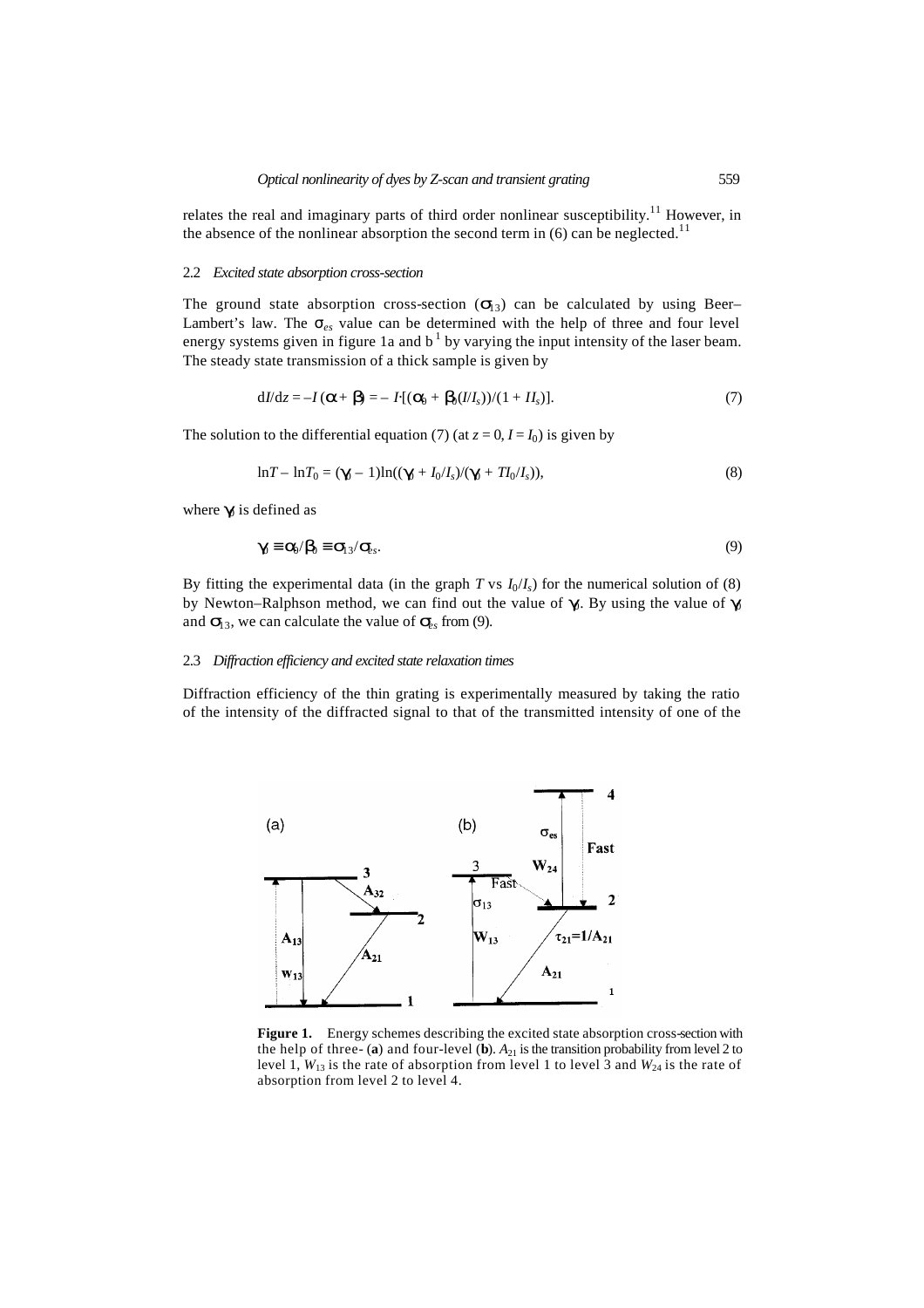laser beams producing the grating.<sup>6</sup> The time profiles obtained from the LITG experiment may contain several contributions such as the coherence spike, optical Kerr effect of the solvent (OKE), density phase grating, acoustic grating and relaxation times of the molecules.<sup>12–18</sup> As a result the observed decay follows a complex equation.<sup>13,15</sup> However, by excluding the longer part of the decay (fluorescence lifetime) as well as the coherence spike, the estimation of the excited state relaxation times can be done.<sup>19</sup>

### **3. Experimental**

The experimental setup for the transmittance measurement as a function of incident intensity is shown in figure 2a. A frequency doubled mode-locked Nd :YAG laser (Continuum Model YG601, 35 ps, 532 nm, 10 Hz) was used as the light source. The radius of the beam waist  $(W_0)$  was 4⋅1 mm. The transmitted energy through the sample was measured by a PMT in the far field.<sup>1,20,21</sup> For the measurement of other nonlinear parameters the Z-scan experimental setup is shown in figure 2(b). An Argon ion laser (*l*= 514⋅5 nm, power = 20 mw) was used as the light source. The measurement includes the transmittance measurement as a function of the position of the sample by using a positive lens having focal length *f =* 20 cm. This measurement is known as Z-scan technique. The radius of the beam waist (*w*0) in this case was 68⋅6 *m*m with a corresponding Rayleigh range of 2⋅87 cm. The transmitted energy is measured by a PMT in the far field. Approximate care was taken against the surface imperfections in the sample that may lead to systematic transmittance trace change, which could mask the effect of nonlinear refraction.<sup>4,22</sup> The experimental setup given in figure 2b is known as closed aperture Z-scan setup, while an identical setup without the aperture is known as open aperture Zscan setup which gives  $\sigma_{es}$  value exclusively. The details of the experimental setup for creation and detection of the LITG are given elsewhere.<sup>19</sup> The solvents viz., dimethyl sulphoxide (DMSO), methanol (MeOH), ethylene glycol (Et Gly) of spectrograde quality were used as received.



**Figure 2.** Experimental arrangement (**a**) for the measurement of excited state absorption cross-section: F – Filter, S – Sample, D – Detector; and (**b**) for Z-scan technique:  $D_1$  and  $D_2$  – Detectors, BS – Beam splitter, L – lens, S – sample and Z – sample position.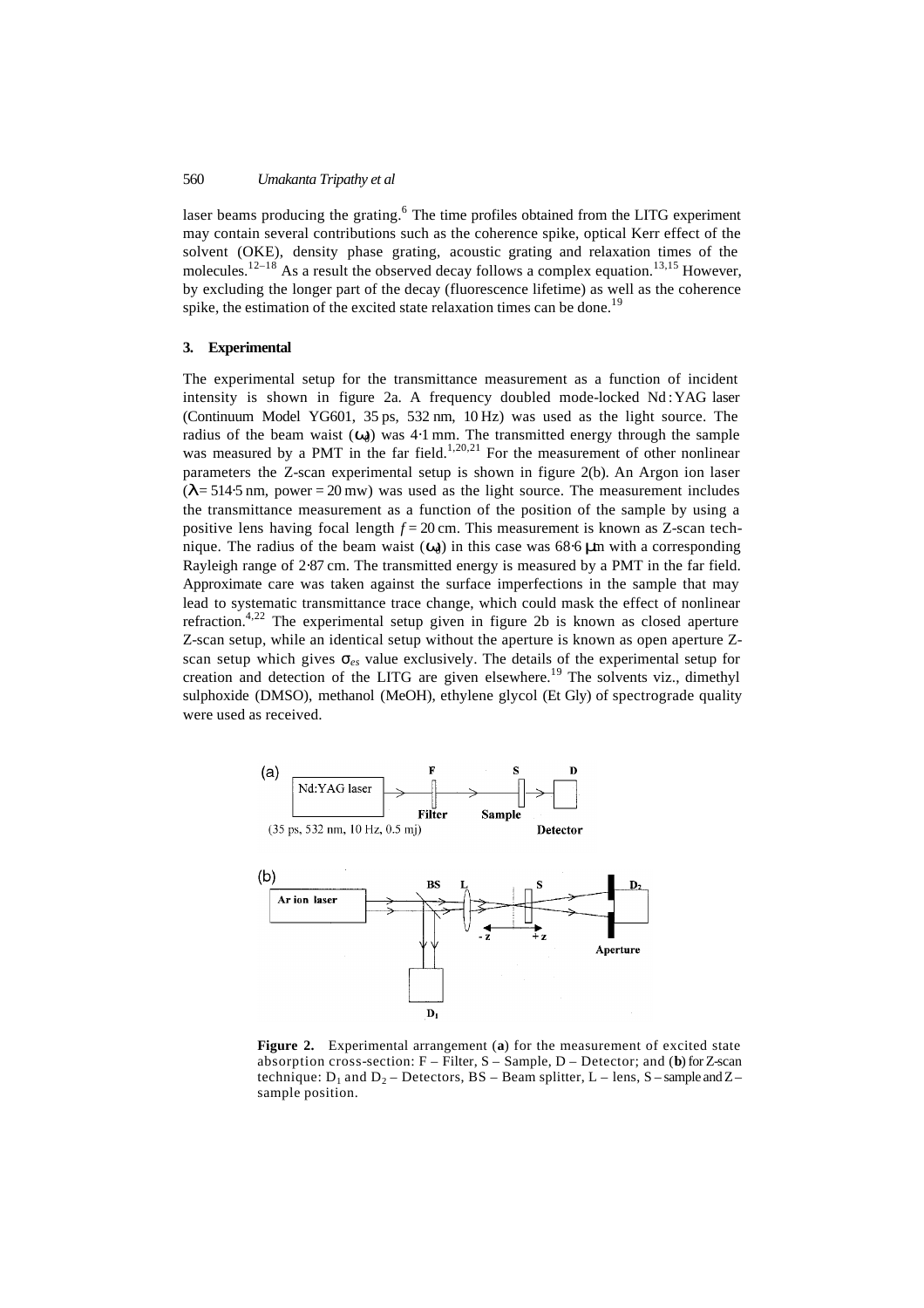### **4. Results and discussions**

# 4.1 *Measurement of ses*

The photophysical parameters of the dyes are given in table 1. Figure 3 shows a result obtained from the energy dependence of the transmission. At lower intensities (region A),

**Table 1.** Photophysical parameters for laser dyes.

|                                                                  | Peak value (nm)         |                                                               | $\mathbf{S}_{13}$<br>$(\times 10^{-16}) (\times 10^{-18})$ | $\mathbf{s}_{es}$ |                                     |                             | $\mathbf{c}^3$                     |
|------------------------------------------------------------------|-------------------------|---------------------------------------------------------------|------------------------------------------------------------|-------------------|-------------------------------------|-----------------------------|------------------------------------|
| Dyes and<br>solvents                                             |                         | $\boldsymbol{I}_{\text{ABS}}$ $\boldsymbol{I}_{\text{EMISS}}$ | $\text{cm}^2$                                              | $\text{cm}^2$     | $t_{\scriptscriptstyle \mathrm{F}}$ | $t_{\rm or}$                | Sign of<br>$\mathbf{h}$<br>esu     |
| R6G                                                              |                         |                                                               |                                                            |                   |                                     |                             |                                    |
| MeOH and<br>Et. Gly. $(1:1)$<br><b>DMSO</b><br>PMMA <sup>a</sup> | 530                     | 562                                                           | 1·6                                                        |                   | $3.6 \pm 0.5$ ns $^{24}$            | $150 \pm 24$ ps             | Negative                           |
| <i>IR140</i>                                                     |                         |                                                               |                                                            |                   |                                     |                             |                                    |
| <b>DMSO</b>                                                      | 820<br>800 <sup>4</sup> | 837 <sup>b</sup><br>830 <sup>4</sup>                          | 24.8                                                       | 3.73              | $231 \pm 64$ ps                     |                             | Negative <sup>c</sup> <sup>d</sup> |
| MeOH<br>Et. Gly                                                  |                         |                                                               |                                                            |                   | $165 \pm 5$ ps <sup>3</sup>         | $288 \pm 8$ fs <sup>3</sup> |                                    |
| Et. Gly and<br>DMSO(1:1)                                         |                         |                                                               |                                                            |                   | $240 \text{ ps}^{-3}$               |                             |                                    |

<sup>a</sup> Polymethyl methacrylate (PMMA)

 $b$  The solvent is MeOH + DMSO (1:1)

<sup>c</sup> The value of  $h_2 \approx - (3.73 \pm 0.06) \times 10^{-4}$  esu

<sup>d</sup> The real value of  $c^{(3)}$  i.e  $c_R^{(3)} = -(1.0 \pm 0.02) \times 10^{-12} \text{ m}^2/\text{V}^2$ 



**Figure 3.** Plot of  $I_0/I_s$  vs transmission intensity for IR140 in DMSO for the calculation of excited state absorption cross-section. The parameters are: Concentration is  $2.5 \times 10^{-4}$  M,  $I = 532$  nm,  $\hat{\mathbf{t}}_p = 35$  ps and  $\mathbf{s}_{es} = 3.73 \times 10^{-18}$  cm<sup>2</sup>.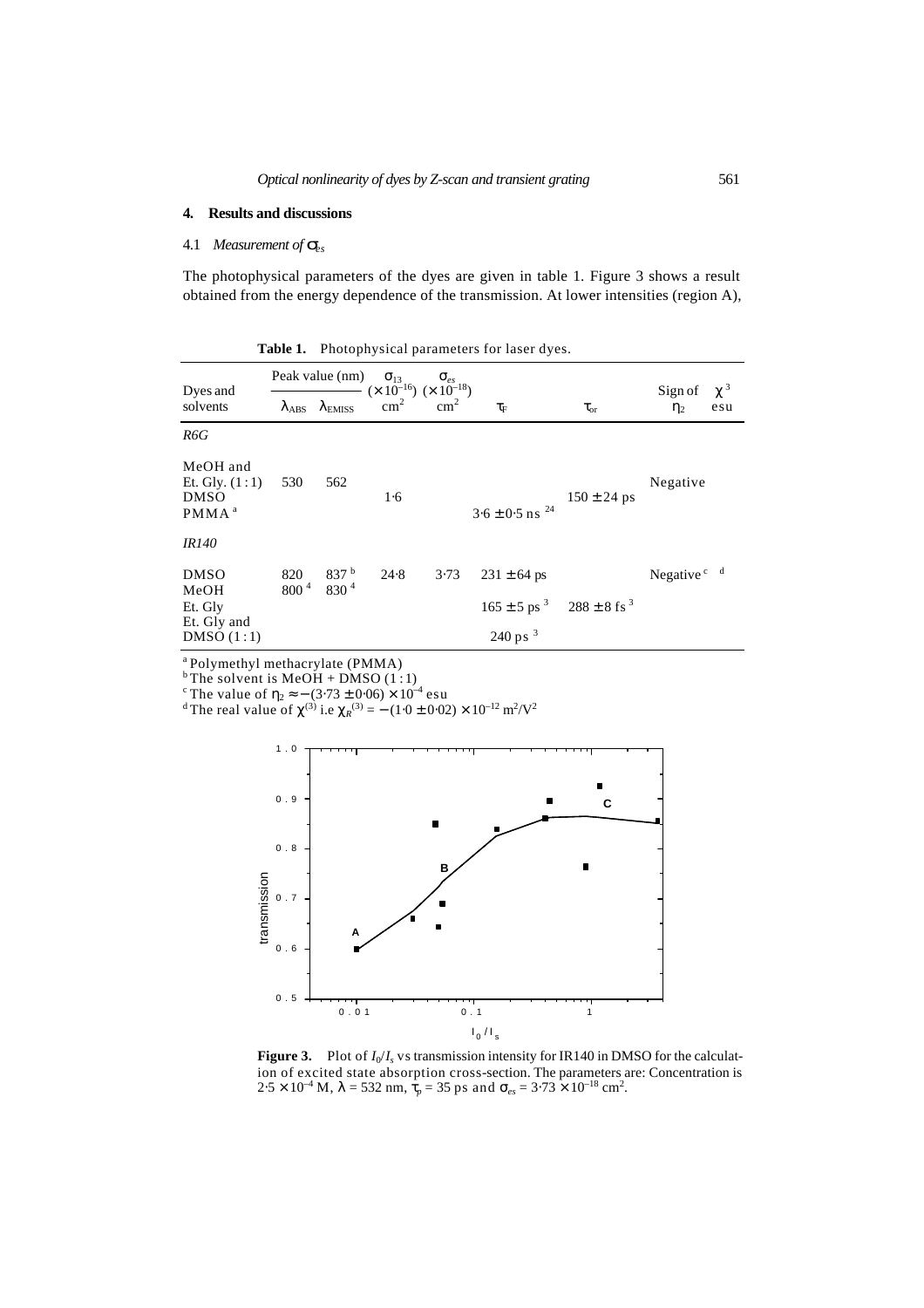the transmission shows low values corresponding to a small signal transmission  $(T_0)$ , followed by a region B where the transmission increases. In third region the transmission is high and approaches unity (region C). Region A is the linear absorption region, here the transmission follows the Beer's law, i.e. the effect of the absorptive transition between excited states is negligible. In region B as we increase the incident energy of laser pulse the molecules in the thermal equilibrium position of first excited state (level 2 of figure 1b) absorb the energy and go to the higher excited state (level 4 of figure 1(b)). Here the term  $s_k$  comes in to picture. The region C is known as residual absorption,<sup>1</sup> which is a nonsaturable component of the absorption. The obtained transmission curve was simulated with the theoretical formulation developed in §2, which gives the value of  $s<sub>s</sub>$  for this system.

### 4.2 *Measurement of (h2)*

In the Z-scan experiment the translation of the sample leads to change of the incident intensity falling on the sample, which results in a change in the refractive index  $(\mathbf{h})$  of the sample. The sign as well as the magnitude of  $h_2$  for the dye IR140 can be determined by measuring the transmission through the circular aperture after the sample.<sup>22</sup>

Figure 4 shows the experimental result for IR140 in solvent DMSO obtained by closed aperture Z-scan technique. A prefocal transmittance maximum (peak) followed by a postfocal transmittance minimum (valley) in the Z-scan experiment is a signature of negative refractive nonlinearity. Following the same analogy, a positive nonlinear refraction gives rise to an opposite valley-peak configuration. The Z-scan signature for the organic dye



**Figure 4.** Plot for  $z/z_0$  vs normalized transmittance for IR140 ( $1 \times 10^{-4}$  M) in DMSO. The parameters are:  $I = 514.5$  nm, Power = 20 mw,  $\Delta T_{p-\nu} = 1.02$ ,  $\Delta F_0 =$ – (2⋅62 ± 0⋅04) and the coupling factor *r* = – (0⋅06 ± 0⋅01).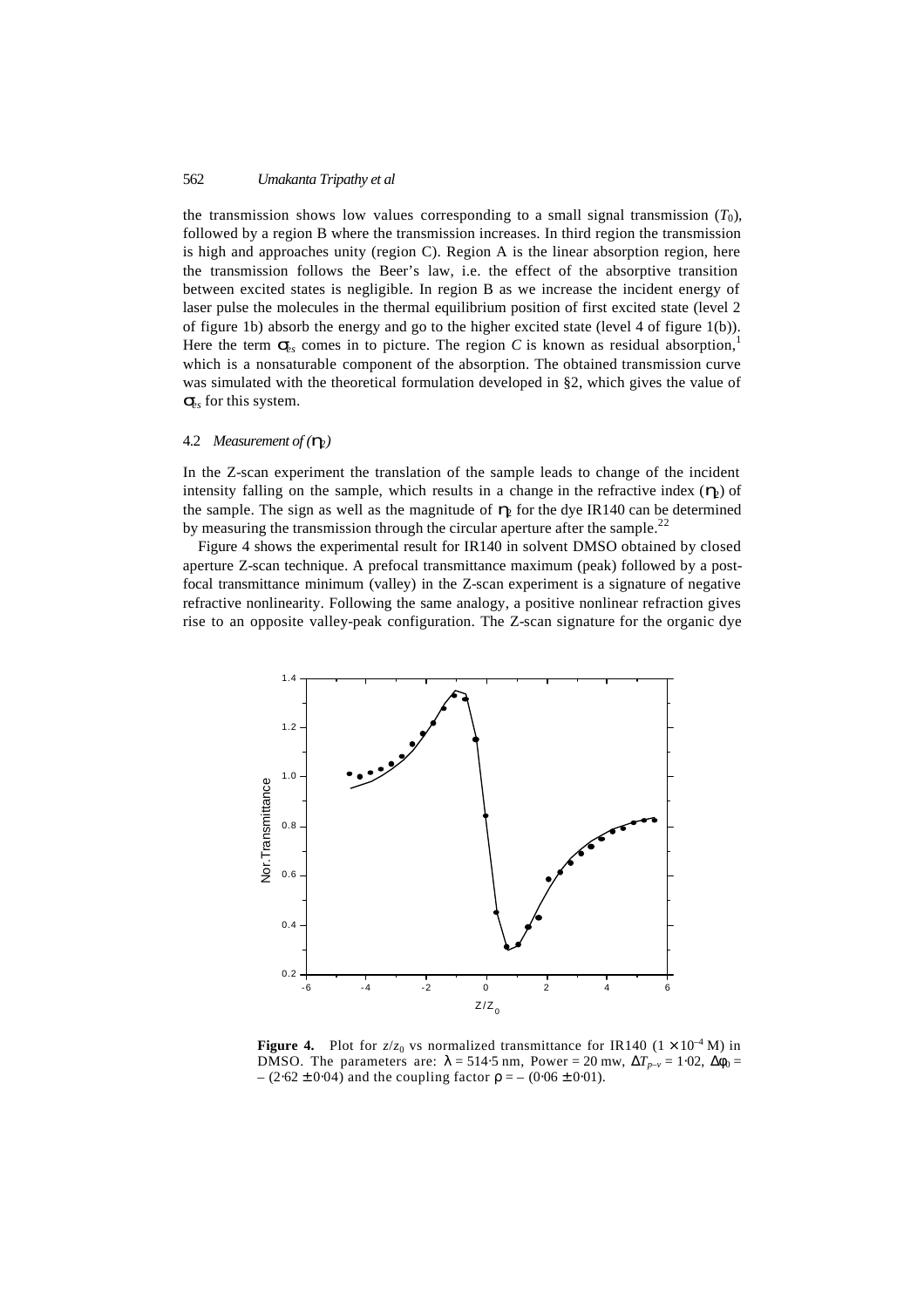

**Figure 5.** Decay curves for IR140 ( $2.5 \times 10^{-4}$  M) in DMSO. The fitted line for a single exponential decay function for a limited range is also shown. The parameters are:  $I = 532$  nm,  $t_p = 35$  ps and  $t_f = 231 \pm 64$  ps.

IR140 in DMSO shows negative refractive nonlinearity. The value of the transmission from peak to valley  $(\Delta T_{p-v})$  is 1⋅02 and the on axis phase shift at the focus  $(\Delta f_0)$  is obtained as  $-(2.62 \pm 0.04)$ , which gives an index change of  $\langle \Delta n_0 \rangle = -(3.53 \pm 0.06) \times 10^{-4}$ . This value of  $\langle \Delta n_0 \rangle$  corresponds to the value of  $\mathbf{h} \approx -(3.73 \pm 0.06) \times 10^{-4}$  esu. The real part of the third order nonlinear susceptibility has a value of  $\mathbf{q}^{(3)} = -(1.0 \pm 0.02) \times$  $10^{-12}$  m<sup>2</sup>/V<sup>2</sup>. From the method described in ref. [11] we have obtained the value of **r** as  $-(0.06 \pm 0.01)$ .

#### 4.3 *Measurement of relaxation time*

The decay profiles of the grating formed by the pump beams at lower pump energy  $( $0.14 \text{ mJ}$ )$  for the IR140 in DMSO is shown in figure 5. The observed decay profile shows a sharp peak at short time followed by a decaying component. The sharp peak at zero time is known as the coherence spike, which occurs in LITG due to the diffraction of one pump pulse from the grating formed between the probe pulse and the other pump pulse at time zero. The coherence spike appears only when the pump and the probe beams are derived from the same laser. A Gaussian profile with a half-width equal to that of the pump laser pulse accounts for this.<sup>15,16</sup> The decay curves can have a varying nature depending upon the polarisation of the pump and probe beams, intensity of the incoming beams and wavelength of probe beam. By fitting the limited range of the decay curve with a single exponential function a rough estimate of the excited state relaxation time of the molecules in the solvent can be obtained. We obtained average value of  $t_{or}$  as  $150 \pm 24$  ps for R6G in DMSO, which is in close agreement with the value obtained from